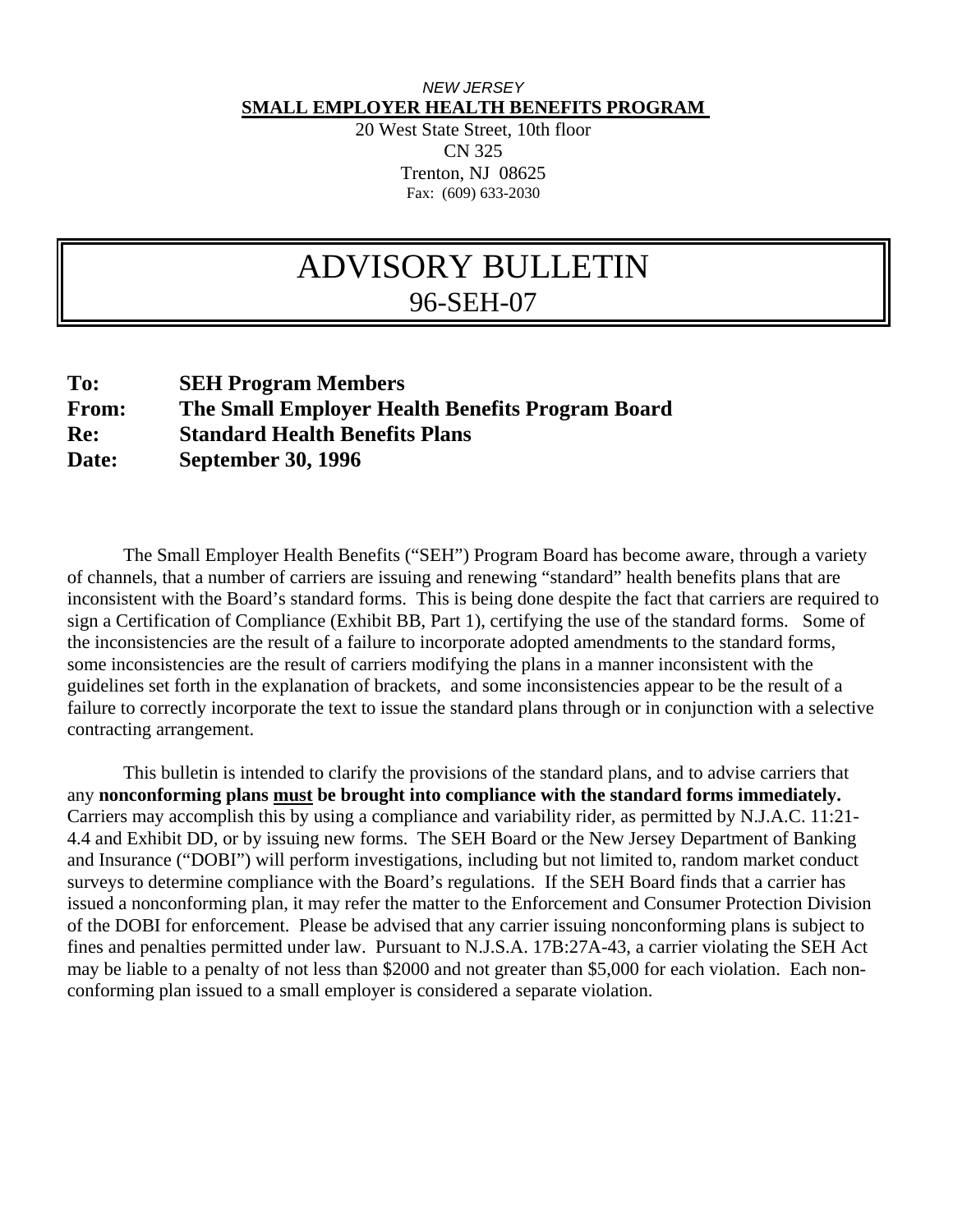## **I. Codification of the Standard Plans and Regulatory Amendments**

 The Board's standard forms may be found in the Appendix to N.J.A.C. 11:21. Guidance on how the plans are to be structured is set forth at N.J.A.C. 11:21-3. Set forth below are the forms and the corresponding exhibits, and standard riders and corresponding exhibits.

| <b>Form</b>               | <b>Exhibit</b> | <b>Form</b>                    | <b>Exhibit</b> |
|---------------------------|----------------|--------------------------------|----------------|
| Plan A                    | A              | Plan A Certificate             | V              |
| Plan B                    | B and F        | Plan B Certificate             | W              |
| Plan C                    | $C$ and $F$    | Plan C Certificate             | W              |
| Plan D                    | D and F        | Plan D Certificate             | W              |
| Plan E                    | $E$ and $F$    | Plan E Certificate             | W              |
| <b>HMO</b> Contract       | G              | HMO Evid. of Coverage          | Y              |
| <b>HMO/POS Contract</b>   | <b>HH</b>      | HMO/POS Evid. of Cov.          | $\mathbf{I}$   |
| Plans A - E Explanation   | K, Part 1      | Plans A - E Certificate        | X, Part 1      |
| of Brackets               |                | <b>Explanation of Brackets</b> |                |
| <b>HMO</b> Explanation of | K, Part 2      | HMO Evidence of                | X, Part 2      |
| <b>Brackets</b>           |                | Coverage Explanation of        |                |
|                           |                | <b>Brackets</b>                |                |

| <b>Rider</b>              | <b>Exhibit</b> | <b>Rider</b>              | <b>Exhibit</b> |
|---------------------------|----------------|---------------------------|----------------|
| Prescription Drug for     |                | Prescription Drug for     |                |
| Plans $B - E$ :           |                | Plans B - E Certificates: |                |
| Mail/Card                 | H, Part 1      | Mail/Card                 | Z, Part 1      |
| Card                      | H, Part 2      | Card                      | Z, Part 2      |
| Mail                      | H, Part 3      | Mail                      | Z, Part 3      |
| <b>Mental and Nervous</b> |                | <b>Mental and Nervous</b> | Z, Part 4      |
| Conditions and            |                | Conditions and            |                |
| Substance Abuse for       |                | Substance Abuse for       |                |
| Plans $B - E$             |                | Plans B - E Certificates  |                |
| Prescription Drug for     |                | Prescription Drug for     |                |
| HMO:                      |                | HMO Evid. of Coverage:    |                |
| Mail/Card                 | J, Part 1      | Mail/Card                 | AA, Part 1     |
| Card                      | J, Part 2      | Card                      | AA, Part 2     |
| Mail                      | J, Part 3      | Mail                      | AA, Part 3     |

 The up-to-date standard forms are available on computer disk. The Board also has its regulations (although not all of the Exhibits in the Appendix) on computer disk. If you would like to receive a copy of the standard forms on disk, or the Board's regulations, please send a check for \$10, made payable to the "SEH Program," to the SEH Board at the address above, indicating whether you wish to receive HMO forms or non-HMO forms or both.

 Since the adoption of the initial standard health benefits plans in late 1993, the SEH Board has adopted two amendments to the standard forms. These changes should be reflected in the standard forms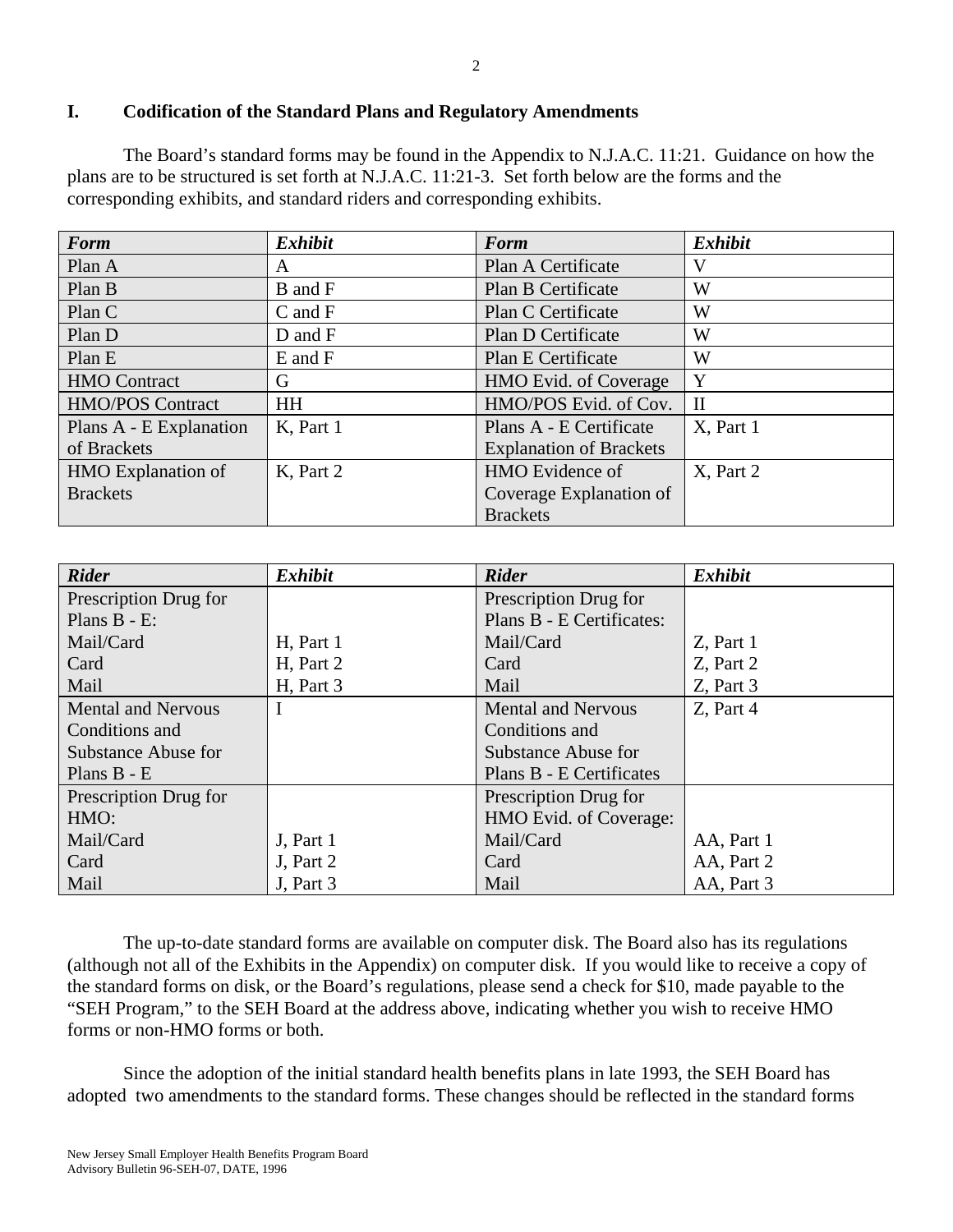now being issued and renewed by carriers. For your reference, set forth below are the *New Jersey Register* cites of the proposed and adopted changes to the standard forms.

| <b>Proposal</b>           | <i><b>Adoption</b></i>      | <b>Effective Date</b> |
|---------------------------|-----------------------------|-----------------------|
| 7/18/94 at 26 N.J.R. 2843 | $10/3/94$ at 26 N.J.R. 4066 | 9/11/94               |
| 8/21/95 at 27 N.J.R. 3051 | 11/6/95 at 27 N.J.R. 4371   | 1/1/96                |

#### **II. Modifications to the Standard Plans; Non-standard Optional Benefit Riders**

 Modifications to the standard policy forms are permitted only if consistent with the Explanation of Brackets, as set forth in the Appendix to N.J.A.C. 11:21, or if a carrier has filed and received approval of alternative utilization review language pursuant to N.J.A.C. 11:21-4.2**. Carriers may not substitute, remove or add any text to the standard forms except as provided above.** Thus, for example, a carrier may not substitute terms that it believes are synonymous with terms in the standard forms. If you believe that there is a typographical error in either the *New Jersey Administrative Code* or in the computer disks, you should write to the SEH Board at the address or fax number above to receive permission to correct the text. This will help to avoid any misunderstandings and to assist the Board in correcting any errors.

 Carriers may file non-standard optional benefit riders to amend the benefits in the standard plans. Riders of increasing value are filed with the SEH Board pursuant to rules set forth at N.J.A.C. 11:21-3.2(d); riders with a benefit decrease or decreases must be filed with the Commissioner for approval. If changes to the standard forms are not consistent with the explanation of brackets, then the change may be accomplished only via an optional benefit rider. Carriers offering optional benefit riders may not incorporate the text of the rider into the standard forms in providing the amended benefits. The standard plans must be offered to small employers both with and without the optional benefit riders. This will help to ensure that consumers may still compare the standard base plans. If a carrier withdraws a rider filing, or if the SEH Board finds an optional benefit rider to be incomplete and not in substantial compliance, the carrier must cease issuing and renewing the rider until the carrier receives notice from the Board that the rider may be issued and renewed.

#### **III. Rate Filings**

 Before any plan, standard rider, or non-standard rider may be sold in the small employer market, a carrier must file rates for the plan, standard rider, or non-standard rider with the DOBI pursuant to N.J.A.C. 11:21-9.

#### **IV. Plans Sold Through or in Conjunction with a Selective Contracting Arrangement**

 Carriers offering Plans A through E through or in conjunction with a selective contracting arrangement ("SCA") must have received approval of its SCA from the DOBI prior to offering its SCA plans in the small employer market.

 N.J.A.C. 11:21-3.1 and the standard policy forms, particularly the example schedule pages, found in the appendix to N.J.A.C. 11:21, describe the standard benefit designs for plans sold through or in conjunction with an approved SCA. For the purpose of this Bulletin, reference will be made to Preferred Provider Organization (PPO) and Point of Service ("POS") plans. The starting point for either a PPO or a POS plan must be one of the standard plans A, B, C, D or E. Guidelines for Plan A sold through or in conjunction with a selective contracting arrangement are set forth at N.J.A.C. 11:21-3.1(e). Guidelines for Plans B through E sold through or in conjunction with an SCA are set forth at N.J.A.C. 11:21-3.1(d). The